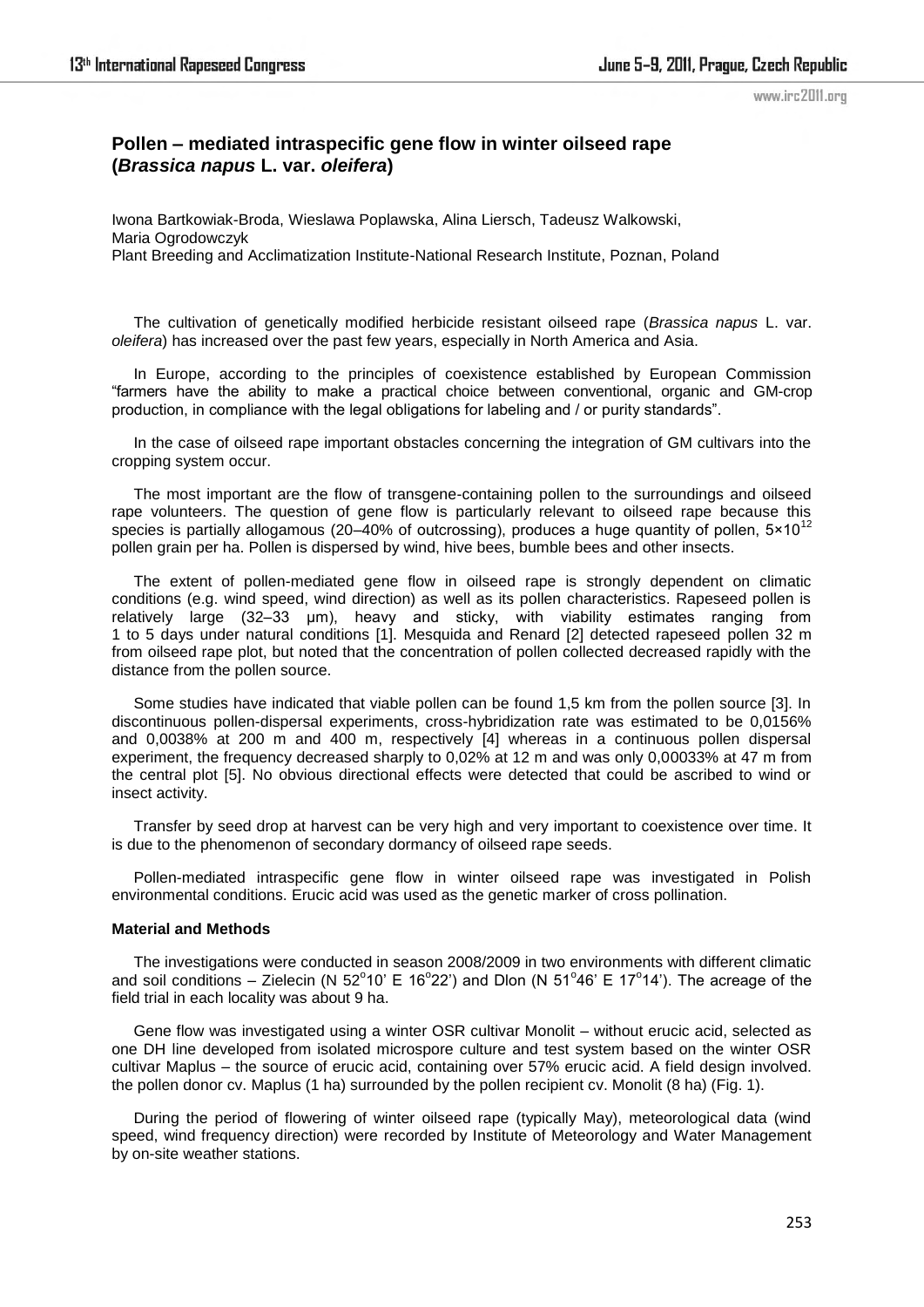Each plantation was divided into small plots and at the harvest samples of seeds were taken from each plot to estimate the frequency of pollen dispersal at each compass distance. In all 1920 individual samples fatty acids composition was examined using gas chromatography [6].





Fig. 1. Field design and results of pollen flow at Dlon and Zielecin

### **Results**

Variability of erucic acid content in samples taken from plots with cultivar Monolit was very high and different in both localities. In Dlon for 619 individual samples of seeds erucic acid content ranged from 0,1 to 7,4%, in Zielecin for 1301 individual samples of seeds from 0,1 to 19,2% (Fig. 1).

At each experimental site, there was a mean wind direction during the flowering period. Wind frequency direction and wind speed recorded at each site are shown in Figure 2. During this flowering period in 2009 wind came from various directions but predominant wind direction at both localities was recorded from westerly, southwesterly and southerly direction. Predominant direction of pollen flow was consistent with predominant wind direction at both localities.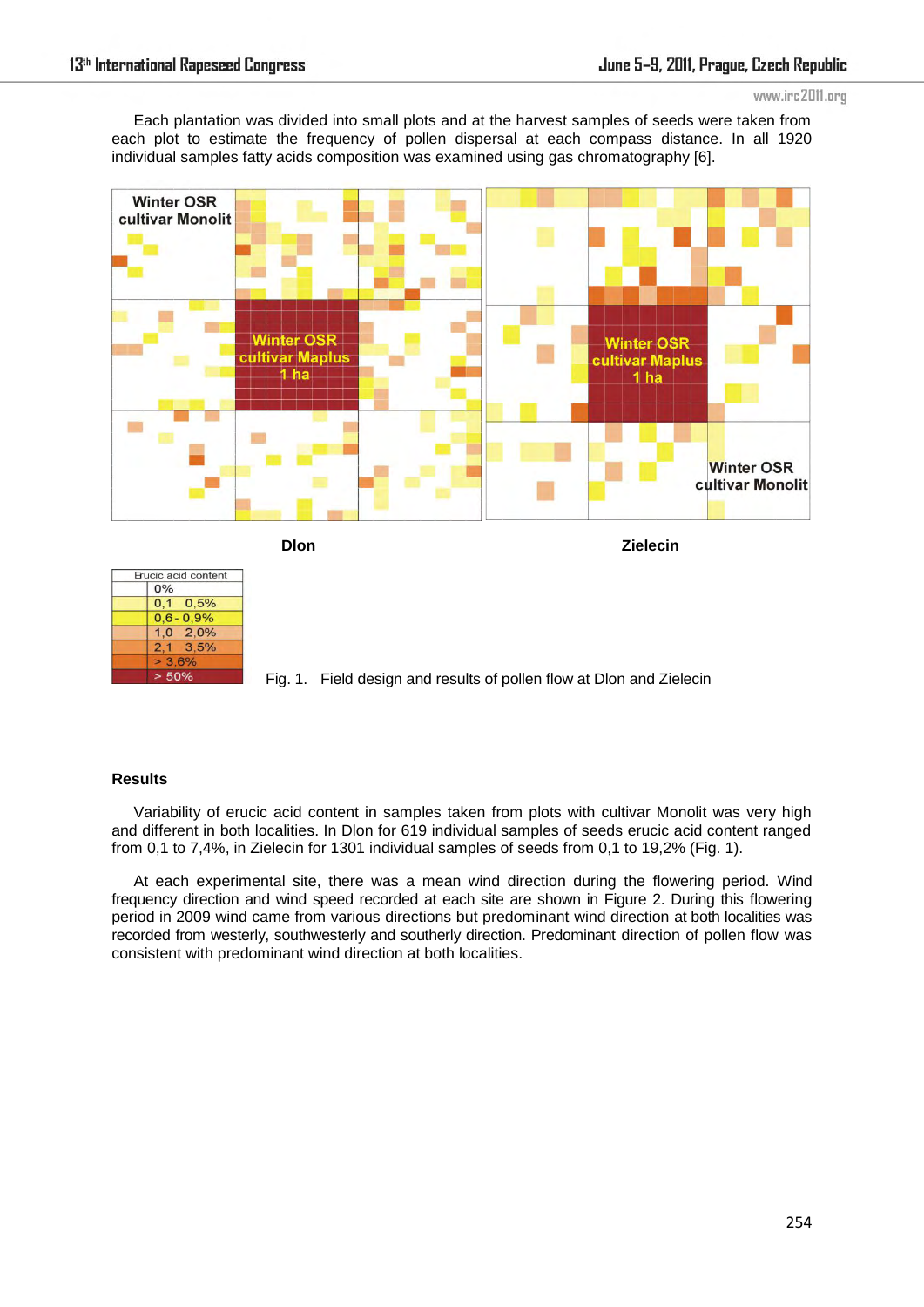

Fig. 2. Wind speed and frequency direction recorded during the flowering period at two experimental sites in 2009 at Dlon and at Zielecin

| Table 1. Average of erucic acid content (%) in samples of seeds taken at different distances from the |  |  |  |  |  |  |  |
|-------------------------------------------------------------------------------------------------------|--|--|--|--|--|--|--|
| edge of Maplus field at Dlon and Zielecin in 2009                                                     |  |  |  |  |  |  |  |

| Compass   | Distance from the edge of Maplus field at Dlon |      |      |      |                 |      |      |       |      |       |  |
|-----------|------------------------------------------------|------|------|------|-----------------|------|------|-------|------|-------|--|
| direction | 10 <sub>m</sub>                                | 20 m | 30 m | 40 m | 50 <sub>m</sub> | 60 m | 70 m | 80 m  | 90 m | 100 m |  |
| North     | 0,70                                           | 0,16 | 0,29 | 0,25 | 0,74            | 0,73 | 0,40 | 0,60  | 0,59 | 0,16  |  |
| Northeast | 0,80                                           | 1,03 | 0,68 | 1,20 | 0,61            | 0,29 | 0,22 | 0,59  | 0,46 | 0,11  |  |
| East      | 0,75                                           | 0,41 | 0,38 | 0,22 | 0,00            | 0,04 | 0,64 | 0,71  | 0,00 | 0,00  |  |
| Southeast | 0,00                                           | 0,00 | 0,00 | 0,00 | 0,08            | 0,21 | 0,39 | 0,46  | 0,01 | 0,00  |  |
| South     | 0,01                                           | 0,25 | 0,25 | 0,46 | 0, 16           | 0,06 | 0,05 | 0,00  | 0,21 | 0,51  |  |
| Southwest | 0,00                                           | 0,33 | 0,00 | 0,44 | 0, 16           | 0,36 | 0,38 | 0,06  | 0,00 | 0,00  |  |
| West      | 0,24                                           | 0,27 | 0,15 | 0,04 | 0, 19           | 0,14 | 0,17 | 0, 16 | 0,00 | 0,00  |  |
| Northwest | 0,00                                           | 0,00 | 0,00 | 0,00 | 0,00            | 0,08 | 0,12 | 0,33  | 0,00 | 0,00  |  |

| Compass          | Distance from the edge of Maplus field at Zielecin |                 |      |      |      |      |  |  |  |  |
|------------------|----------------------------------------------------|-----------------|------|------|------|------|--|--|--|--|
| direction        | 15 <sub>m</sub>                                    | 30 <sub>m</sub> | 45 m | 60 m | 75 m | 90 m |  |  |  |  |
| North            | 7,54                                               | 0,79            | 0,36 | 1,26 | 0,11 | 0,73 |  |  |  |  |
| Northeast        | 1,20                                               | 1,33            | 0,18 | 0,46 | 0,38 | 0,66 |  |  |  |  |
| East             | 0,17                                               | 0,18            | 0,15 | 0,22 | 0,60 | 0,45 |  |  |  |  |
| Southeast        | 0,10                                               | 0,07            | 0,00 | 0,00 | 0,03 | 0,00 |  |  |  |  |
| South            | 0,50                                               | 0,16            | 0,24 | 0,10 | 0,00 | 0,00 |  |  |  |  |
| Southwest        | 0,00                                               | 0,00            | 0,27 | 0,40 | 0,15 | 0,08 |  |  |  |  |
| West             | 1,28                                               | 0,00            | 0,27 | 0,40 | 0,15 | 0,08 |  |  |  |  |
| <b>Northwest</b> | 0,00                                               | 0,00            | 0,08 | 0,07 | 0,00 | 0,26 |  |  |  |  |

Erucic acid [%] Dlon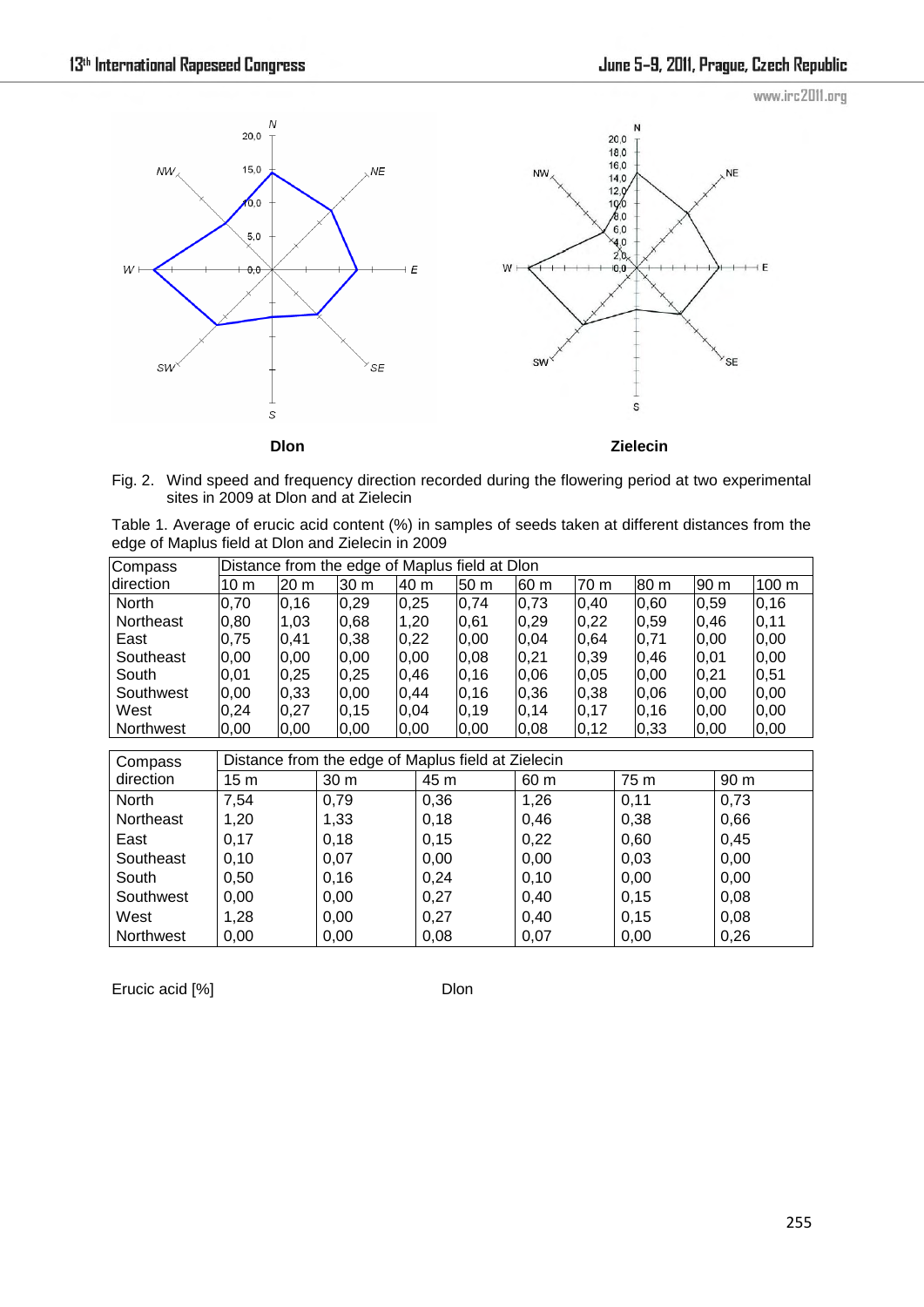

Fig. 3. The relationship between the distance from the source of erucic acid and the level of contamination with erucic acid at field experiment at Dlon and Zielecin in 2009

The distance of pollen flow was different in each locality.

Average of erucic acid content in seeds taken at different distances from the edge of Maplus field are shown in Table 1. The observed difference in the mean outcrossing rate in oilseed rape may be explained by different environmental conditions in both localities. The relationship between the distance from the source of erucic acid and the level of contamination with erucic acid at Monolit field are shown in Fig. 3. The largest flow of pollen is the case for northerly, northeasterly and easterly direction (N + NE + E). However, the results of the present study also show that the highest outcrossing rate has been generally found in the first 40 m from the edge of Maplus field, at each site a decrease in outcrossing with increasing distance was observed.

#### **Conclusion**

The obtained results indicate that gene flow through pollen and winds in oilseed rape is significant for short distance-up to about 40 m.

Problems of coexistence GM and non-GM oilseed rape can be reduced by management of crosspollination between fields, through spatial separation and use of buffer or discard zones where crops are in close proximity. The most important problem for coexistence according to another investigation can be due to volunteers and ferals populations [7].

#### **Acknowledgments**